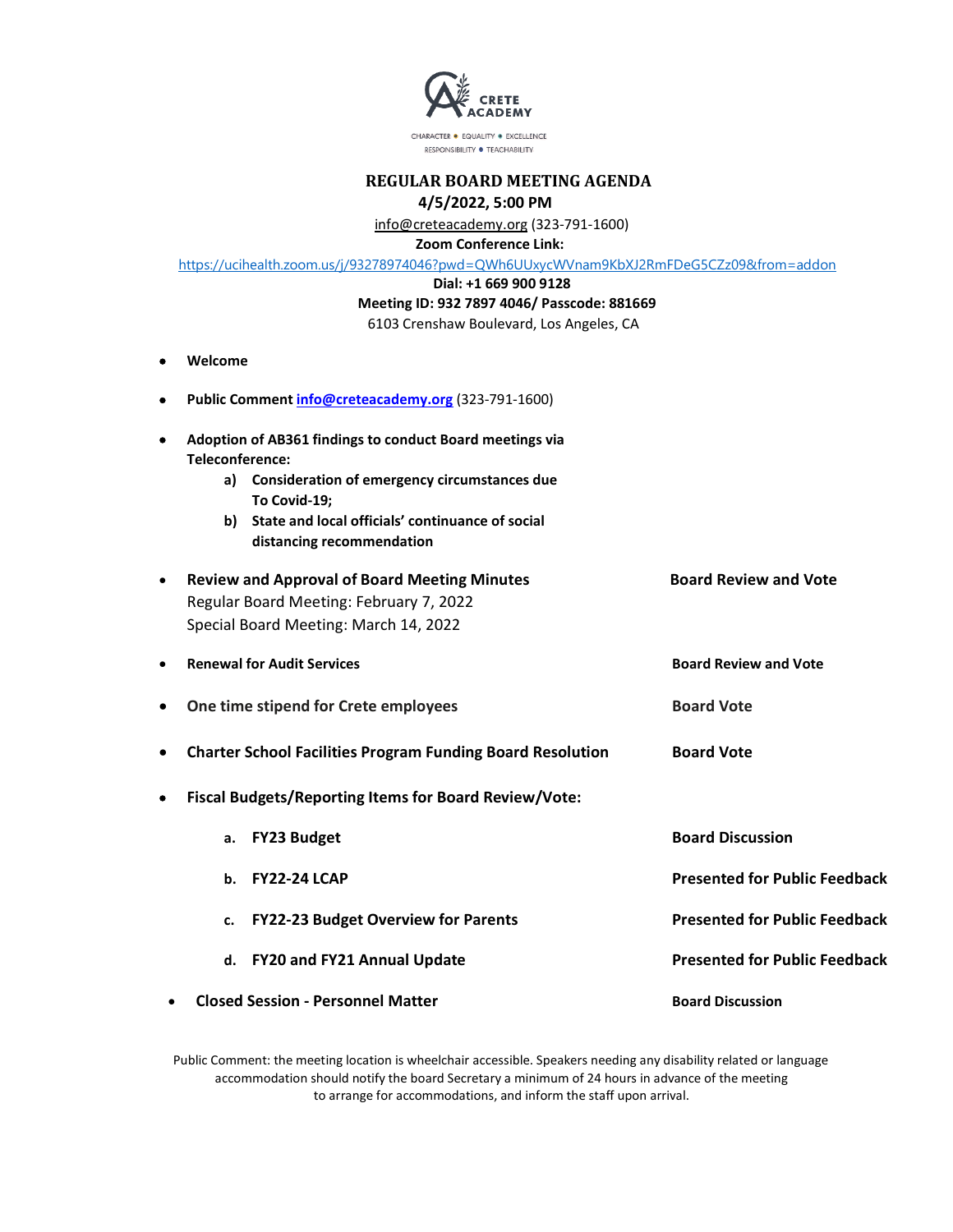

CHARACTER · EQUALITY · EXCELLENCE RESPONSIBILITY . TEACHABILITY

## **REGULAR BOARD MEETING AGENDA 2/7/2022, 5:00 PM**

info@creteacademy.org (323-791-1600)

**Zoom Conference Link:** 

**https://ucihealth.zoom.us/j/92926789221?pwd=TEJIeStHRStjMm0wWmRObXRRUHpsUT09&from=addon** 

### **Dial: +1 669 900 9128**

### **Meeting ID: 929 2678 9221/ Passcode: 725999**

6103 Crenshaw Boulevard, Los Angeles, CA

- **Welcome**  A welcome from board president was provided- The regular board meeting commenced at 5:00 p.m.
- **Public Comment info@creteacademy.org** (323-791-1600) No member of the public was present for this meeting.
- **Adoption of AB361 findings to conduct Board meetings via Teleconference:**
	- Consideration of emergency circumstances due to Covid 19; State and local officials' continuance of social distancing recommendation.

Due to COVID-19 and the Omicron variant, the board is being extremely cautious in minimizing exposure in continuing to host board meetings via teleconference.

- **Review and Approval of December Meeting Minutes <b>Board Review and Vote** Special board meeting minutes from December 17, 2021 were **approved by unanimous vote**.
- **Renew Board Member Terms and Solution Controllering Controllering Controllering Controllering Controllering Controllering Controllering Controllering Controllering Controllering Controllering Controllering Controllering C**

Marina Samson Jessica Wong

Joss Tillard Gates Yusef Alexander

A renewal of member terms for the aforementioned board members was presented for board vote following expressed interest in continuance with exception to Jessica Wong who declined to serve an additional year due to personal/professional commitments. Marina Samson, Joss Tillard Gates, and Yusef Alexander were each approved for an additional (1) year board member term by **unanimous board approval**. Additionally, Marina Samson will continue to serve in the role of board treasurer. The board notes Crete bylaws on board composition and will be mindful in the search for an additional board member to increase the board count back to (7) with respect for balance in size, gender parity, and contribution.

- **MTD Fiscal Reports**
- o **2nd Interim Documents Board Vote**

The MTD Fiscal Reports were discussed following review in lead by the Crete founder and a representative of CSMC. The board discussed in detail the (1) Balance Sheet (2) Check Register (3) YTD Actuals. In review of the check register, the board noted stipends that were provided to all Crete leadership and teachers present for weekend participation in the holiday event referenced in the December board minutes. The board was very pleased with financial standings and the data that highlights Crete has seen growth of +25 students without decline (during a pandemic) and has a total enrollment to date of 230 students. Special thanks were extended to the outreach and recruitment team for their efforts. The MTD Fiscal Reports which will contribute to the 2nd Interim Documents were **approved by unanimous vote**.

**Figure 1 Associate Assistant Assistant Board Vote** Board Vote

Following the review and discussion of the proposed executive assistant, the board **approved by majority vote**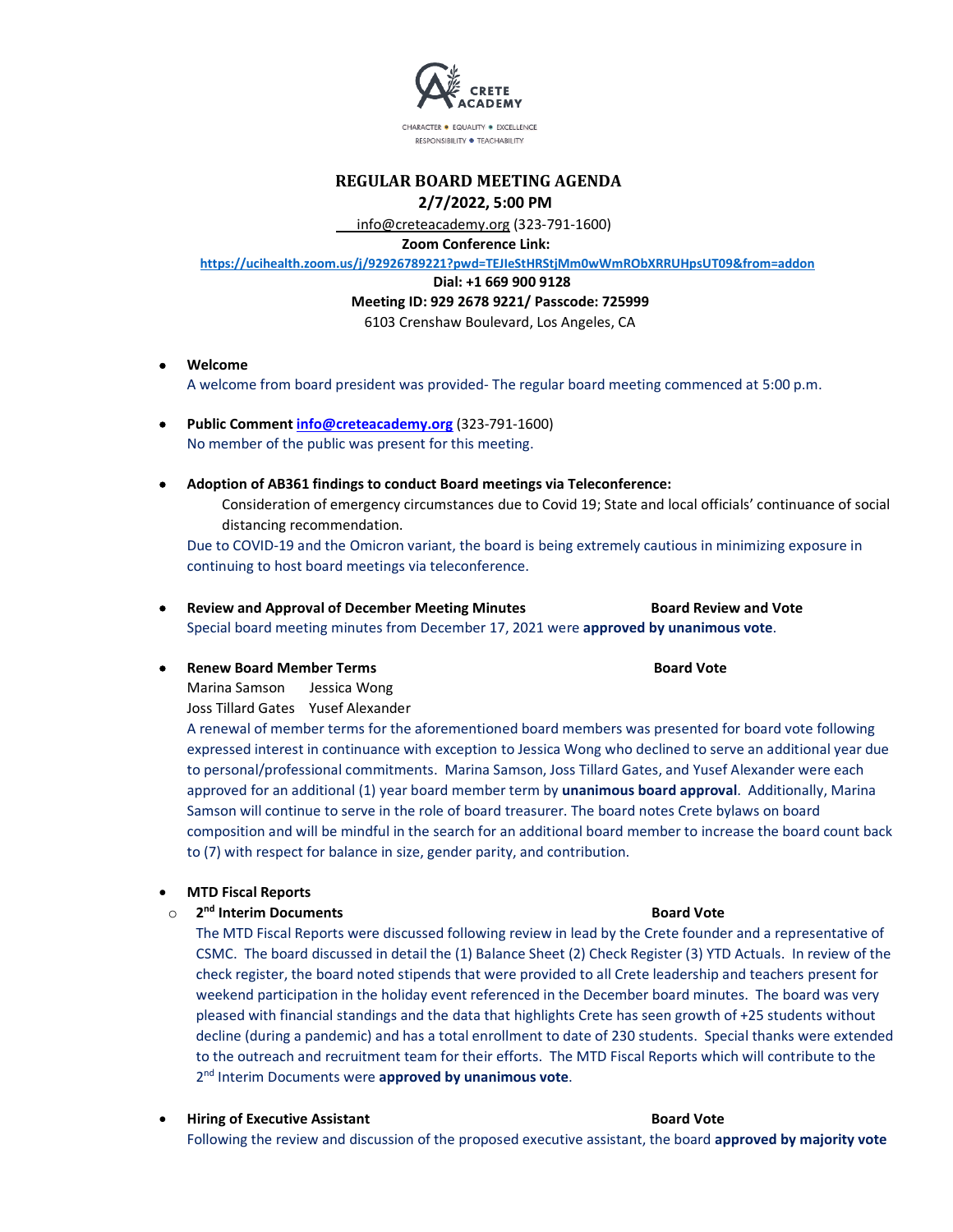the hiring of selected candidate at \$21/hr. The board notes a formal search was conducted as part of the selection process and notes board member Ursula Worsham recused herself from participating in the vote.

• **Board Resolution RE: 2021-2022 Calendar Changes Board Review and Vote** The board **approved by unanimous vote** the 2021-2022 Calendar changes which occurred due to the delay in the return to school date following the winter holiday break (Due to the Covid-19) surge. The calendar days were reduced from 180-178 which still falls within the acceptable range of 175-this effort was approved by LAUSD.

- **EPA Resolution Board Review and Vote** The EPA Resolution was discussed to reflect that funding will be utilized towards teachers' salaries. The resolution was **approved by unanimous vote**.
- **Parent Handbook Covid updates Access Access Access Access Access Access Access Access Access Access Access Access** The Parent Handbook was reviewed to highlight Covid-19 updates and was **approved by unanimous vote**.

• **Crete Leadership School News Board Discussion**

**• Review and approve External Audit Audit Audit Board Review and Vote** The board reviewed and was provided a copy of the external audit performed on behalf of Crete Academy. The external audit was **approved by unanimous vote**.

**STAR Data Review** The Crete Academy principal walked the board through STAR Data Review with highlights on student academic achievements in math, literacy, and reading. The data shows positive trends across all grades for areas tested by the assessment.

# **From Act Training Board Discussion**

The board led a brief discussion regarding the plans for 2022 Brown Act Training as a refresher for the board. The plan is to have CSMC facilitate board training at the April meeting, which the board anticipates will be in person at Crete Academy (subject to change).

- **Review Crete Nepotism Policy Community Community Review Board Review** The board reviewed as a refresher the Crete Nepotism Policy for discussion as part of the meeting agenda.
- Compliance Monitoring **Board Review Board Review Board Review**

The board discussed the compliance monitoring documents and acknowledges that the board president will sign off on necessary documents and attest to submission.

• **Form 700 for Board Members Board Discussion**

A reminder was provided to the board regarding the pending submission of Form 700 in early spring. The form was provided electronically last year which will likely continue.

• **In-Person Board Meeting Board Discussion**

In conjunction with the upcoming Brown Act Training, the April 5<sup>th</sup> board meeting will be held in person at Crete Academy. The board and Crete Leadership will monitor public health recommendations leading to the meeting and prior to finalizing plans.

• **Prop 39 Offer Board Discussion**

Crete Leadership shared participation in Prop 39 offer for unused school facilities as part of goal to secure a future school site. Leadership and board preference is to keep Crete Academy as a one-site school. Continued conversations with current site is also in progress to proceed in a manner that is operationally and fiscally sound for the success of students and the school.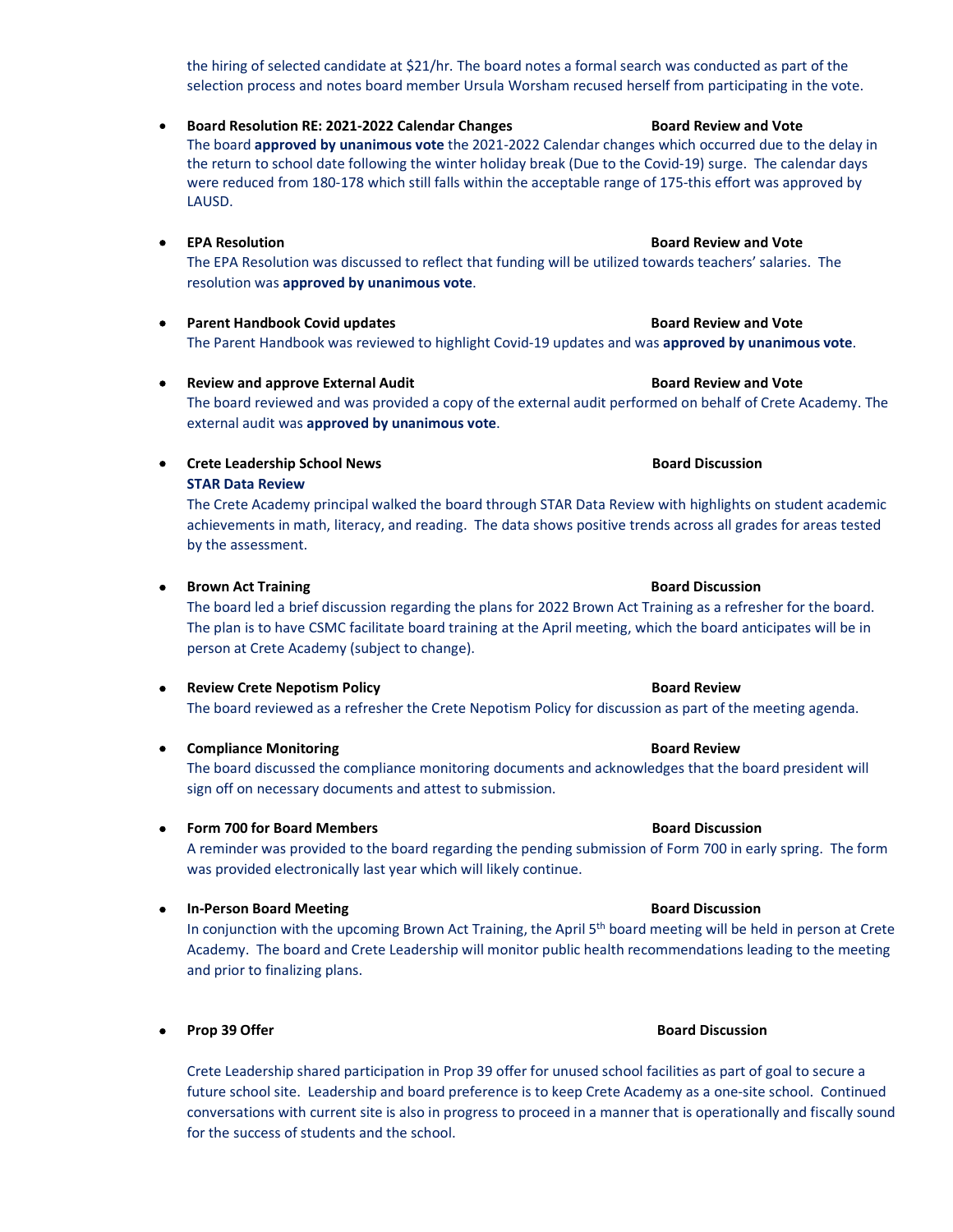As part of this discussion, the board highlighted the upcoming oversight visit 3/9-3/10 and encouraged participation as board members are available. Additionally, midterm evaluations are on the horizon and will continue to include the 360-Review, Crete Leadership welcomes and invites feedback and participation.

Public Comment: the meeting location is wheelchair accessible. Speakers needing any disability related or language accommodation should notify the board Secretary a minimum of 24 hours in advance of the meeting to arrange for accommodations, and inform the staff upon arrival.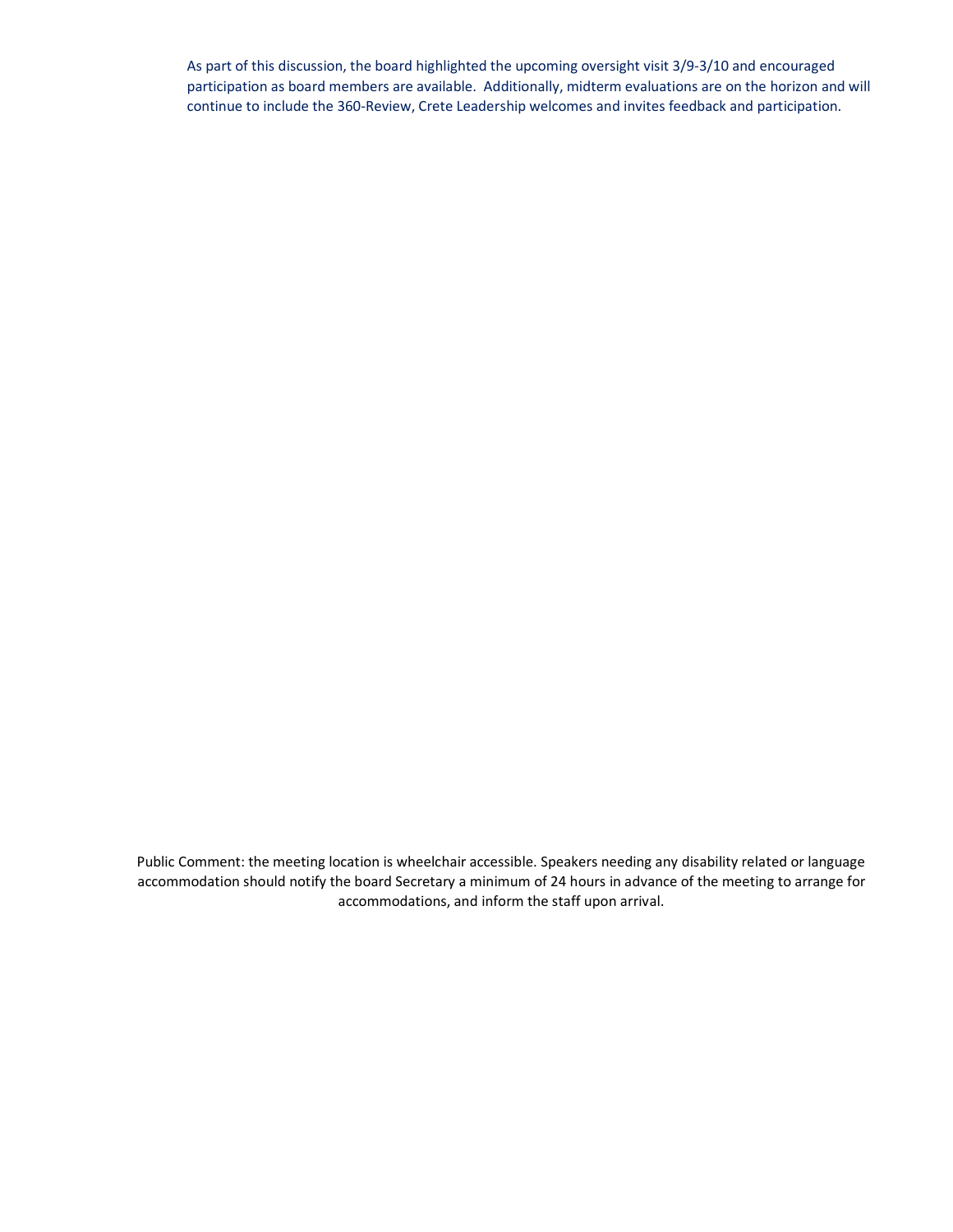

CHARACTER · EQUALITY · EXCELLENCE RESPONSIBILITY · TEACHABILITY

# **SPECIAL BOARD MEETING AGENDA 3/14/2022, 5:15 PM**

 info@creteacademy.org (323-791-1600)  **Zoom Conference Link:** 

https://ucihealth.zoom.us/j/96848144880?pwd=U2JVSlpJajk5RDk5dDh0WlFlMzJQQT09&from=addon

### **Dial: +1 669 900 9128**

### **Meeting ID: 968 4814 4880/ Passcode: 353501**

6103 Crenshaw Boulevard, Los Angeles, CA

• **Welcome** 

A welcome from board president was provided- The special board meeting commenced shortly after 5:15 p.m. with quorum.

- **Public Comment info@creteacademy.org** (323-791-1600) No member of the public was present for this meeting.
- **Adoption of AB361 findings to conduct Board meetings via Teleconference:**
	- **a) Consideration of emergency circumstances due To Covid-19;**
	- **b) State and local officials' continuance of social**

### **distancing recommendation**

Due to COVID-19 and the Omicron variant, the board is being extremely cautious in minimizing exposure in continuing to host board meetings via teleconference.

### **• Board Resolution CalSAAS Notice to Cure** BOARD VOTE

The board **approved by unanimous vote** the Resolution Approving Charter Material Revision (Board Resolution 14) in reference to the CalSAAS Notice to Cure from LAUSD. The Board of Director's remains committed to ensuring that all teachers at Crete are appropriately assigned to their classrooms and will work in collaboration with school leadership to be aware of CalSAAS system assignments and summary reporting. The final vote was 4 (Yes) 0 (Nos) 0 (Abstentions), signed by the board secretary and filed-March 14, 2022.

Public Comment: the meeting location is wheelchair accessible. Speakers needing any disability related or language accommodation should notify the board Secretary a minimum of 24 hours in advance of the meeting to arrange for accommodations, and inform the staff upon arrival.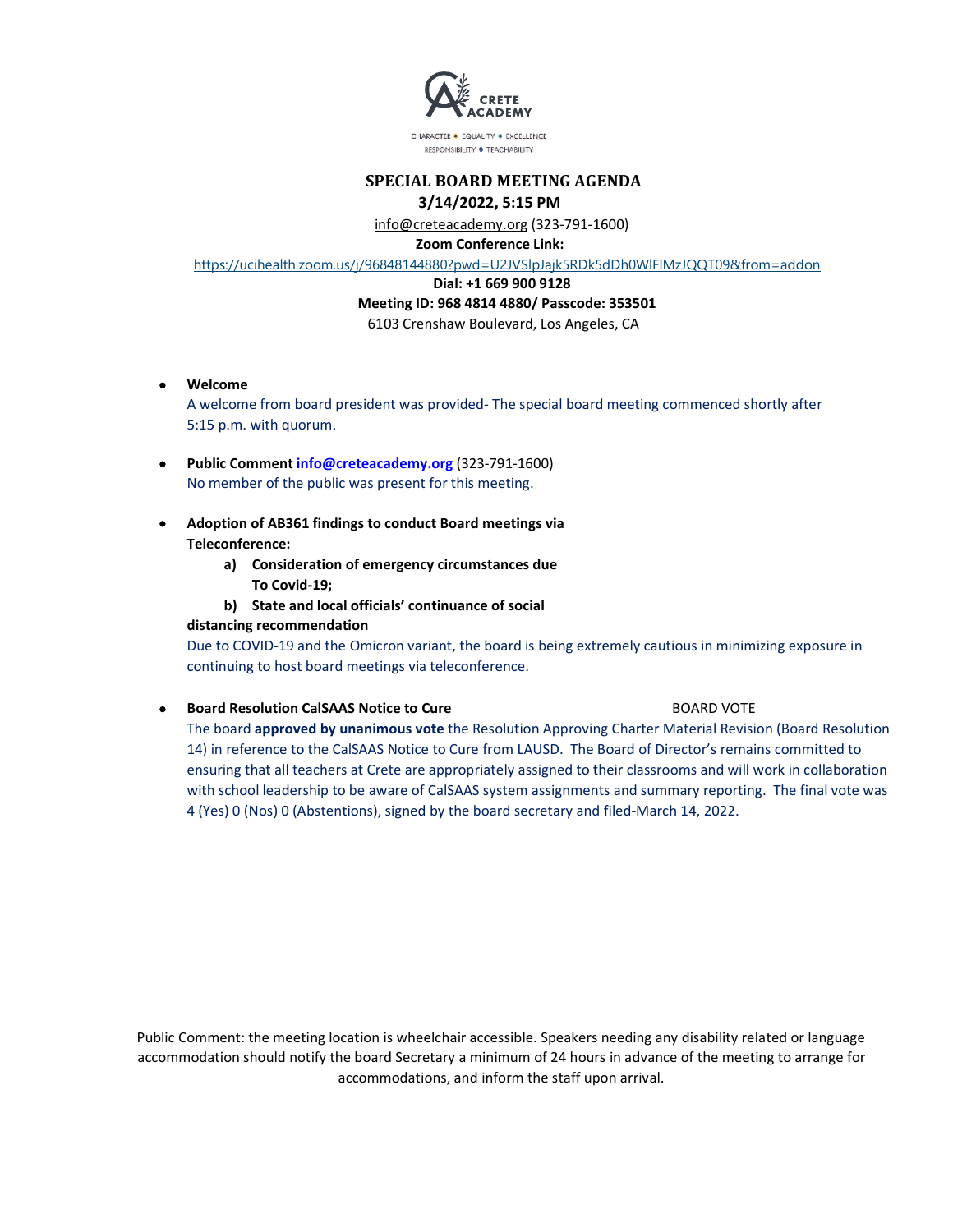

March 1, 2022

Management and the Board of Directors of Crete Academy Los Angeles, California

RE: Renewal for Audit Services

We show that we do not have a current contract on file for the 2021-22 fiscal year. Christy White, Inc. (CW) truly appreciates Crete Academy's business and we look forward to working with you on this year's audit. We are attaching our proposed renewal fees for audit and tax preparation services for your review.

A Note About Our Professional Fees: Increasingly, new laws and compliance requirements impact charter schools' operations and the State's fiscal oversight. In response, the State requires additional audit compliance procedures, on top of various Financial Accounting Standards Board (FASB) financial accounting and reporting requirements. And with more federal funds available, your charter could be required to have a Federal Single Audit, i.e., when your organization spends \$750,000 or more in federal dollars in a single fiscal year. As a firm, we are conscientious of the impact of rising audit fees on your budget, but, at the same time, we must comply with the expanding audit scope the State dictates. As such, we will be increasing our professional fees for all of our charter school audit clients.

Thank you for considering the above. We value our relationship with Crete Academy and look forward to the opportunity to continue working with you. Please do not hesitate to contact us with any questions or to arrange a meeting.

Sincerely,

Christ White Bude

Christy White Brook, CPA, CFE President

Enclosure: Proposed Fee Schedule

348 Olive Street San Diego, CA 92103

 $0:619-270-8222$  $F: 619 - 260 - 9085$ christywhite.com